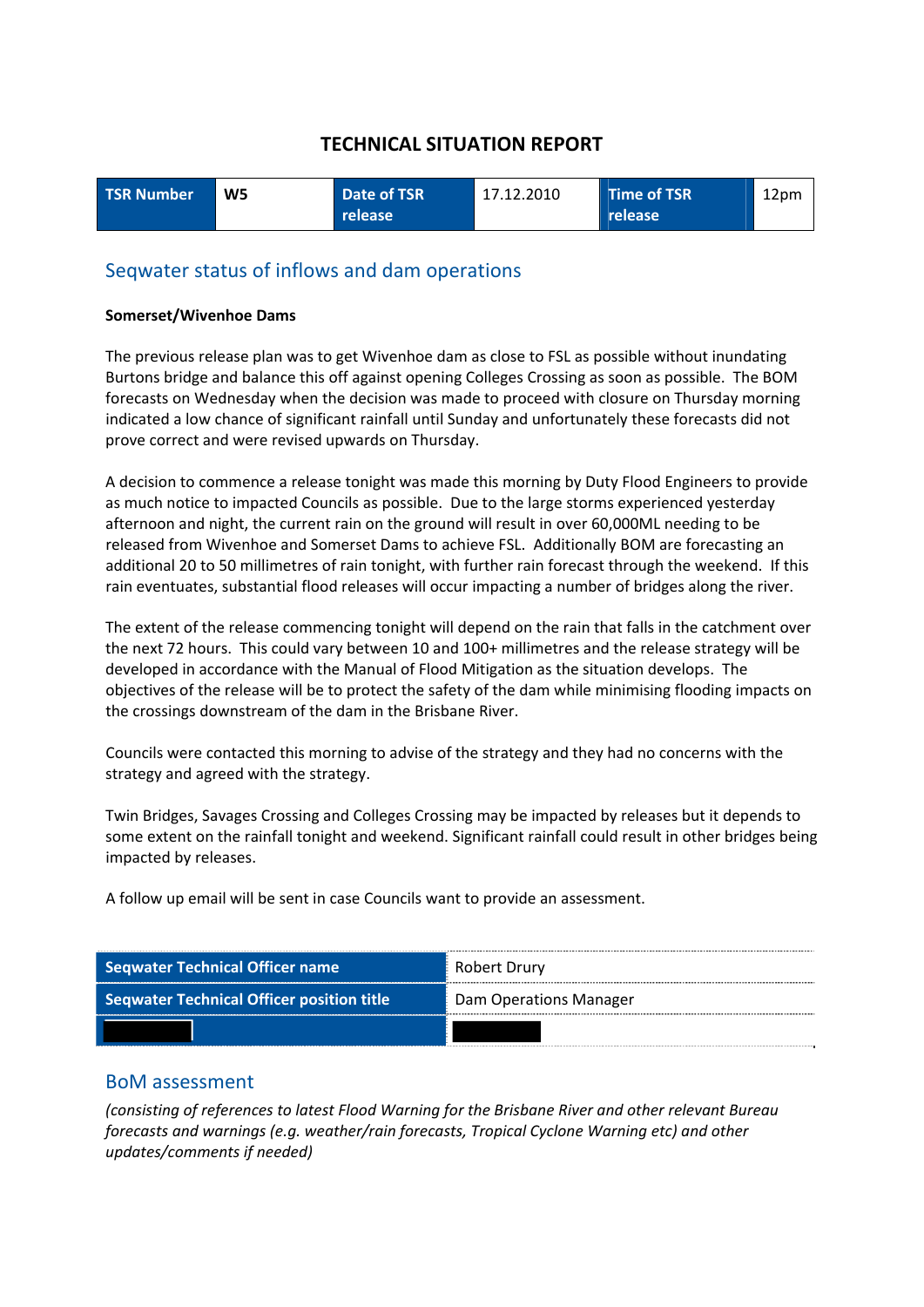BoM has been advised of the strategy.

Action taken was to mobilise the flood centre.

| <b>BoM Technical Officer name</b>            |           |
|----------------------------------------------|-----------|
| <b>BoM Technical Officer position title</b>  |           |
| <b>BoM Technical Officer contact details</b> | flood.ald |

### Brisbane City Council (BCC) assessment

*(to include predicted local inundation areas and depths of inundation based on the information)*

Council was advised of the strategy.

Action taken was to mobilise the flood centre.

| <b>BCC Technical Officer name</b>            | Chris Lavin                        |
|----------------------------------------------|------------------------------------|
| <b>BCC Technical Officer position title</b>  | <b>Disaster Operations Manager</b> |
| <b>BCC Technical Officer contact details</b> |                                    |

# Ipswich City Council (ICC) assessment (if required)

*(to include predicted local inundation areas and depths of inundation based on the information)*

Council was advised of the strategy.

Action taken was to mobilise the flood centre.

| <b>ICC Technical Officer name</b>            | <b>Tony Trace</b>                   |
|----------------------------------------------|-------------------------------------|
| <b>ICC Technical Officer position title</b>  | Local Disaster Response Coordinator |
| <b>ICC Technical Officer contact details</b> |                                     |

### Somerset Regional Council (SRC) assessment (if required)

*(to include predicted local inundation areas and depths of inundation based on the information)*

Council was advised of the strategy.

| <b>SRC Technical Officer name</b>           | Tony Jacobs                         |
|---------------------------------------------|-------------------------------------|
| <b>SRC Technical Officer position title</b> | Local Disaster Response Coordinator |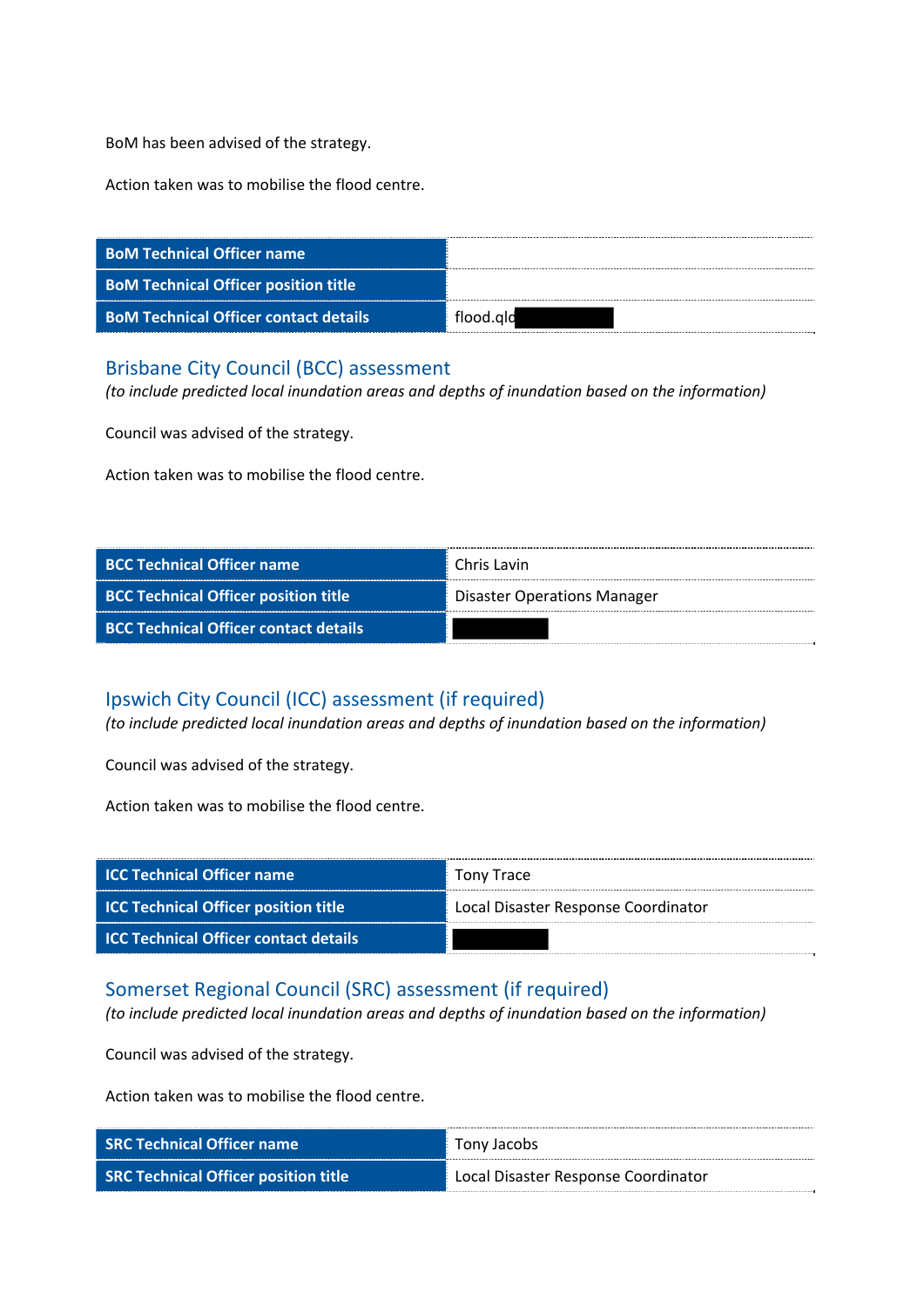**SRC Technical Officer contact details**

| <b>Contact Officer signature</b>      |                        |
|---------------------------------------|------------------------|
| <b>Contact Officer name</b>           | Rob Drury              |
| <b>Contact Officer position title</b> | Dam Operations Manager |

| <b>Next TSR due</b><br>Date 17.12.2010<br><b>Time</b><br><b>Gate opening</b><br>or Event |
|------------------------------------------------------------------------------------------|
|------------------------------------------------------------------------------------------|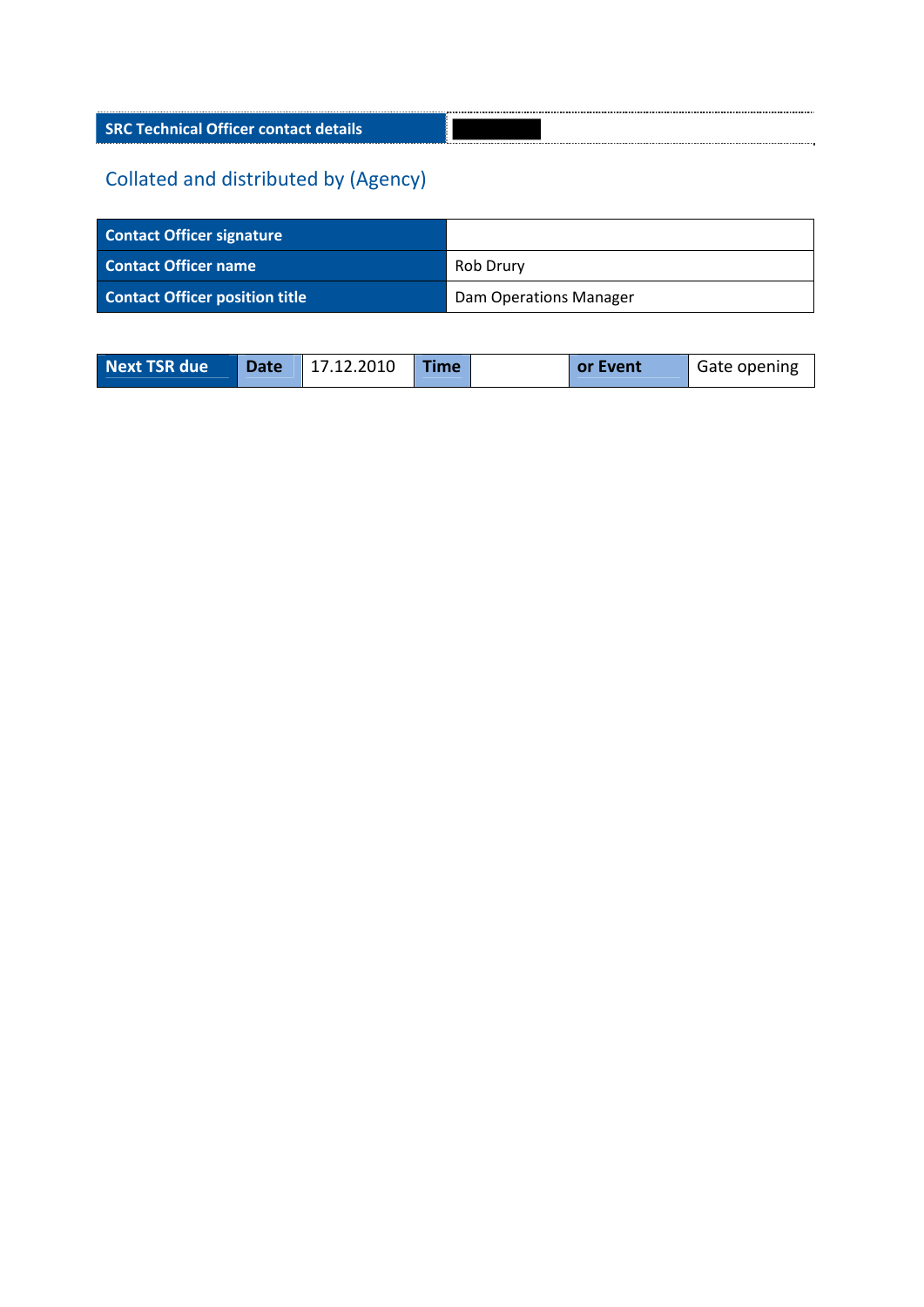| <b>TSR Number</b> | W <sub>6</sub> | Date of TSR      | 17.12.2010 | Time of TSR    | 6pm |
|-------------------|----------------|------------------|------------|----------------|-----|
|                   |                | release <b>\</b> |            | <b>release</b> |     |

### Seqwater status of inflows and dam operations

Somerset/Wivenhoe Dams

At 18:00 tonight the regulator was closed and Gate 3 opening initiated.

By 18:30, Gate 3 will be open 0.5 metres and releasing approximately 50m3/s.

It is noted that the hydro will continuing releasing 13 m3/s, making a total release from Wivenhoe Dam just over 63m3/s.

Based on levels in the creeks and ongoing rain, releases will most likely increase during the night depending on the flow in Lockyer Creek and inflows. It is planned at this stage that releases could increase to 300m3/s depending on downstream flows. This is similar to last week and will impact Twin Bridges, Savages Crossing and Colleges Crossing.

Councils were contacted tonight prior to release to advise them of the strategy and they had no concerns with the proposed release strategy.

A follow up email will be sent in case Councils want to provide an assessment.



### BoM assessment

*(consisting of references to latest Flood Warning for the Brisbane River and other relevant Bureau forecasts and warnings (e.g. weather/rain forecasts, Tropical Cyclone Warning etc) and other updates/comments if needed)*

BoM has been advised of the releases.

| <b>BoM Technical Officer name</b>            |           |
|----------------------------------------------|-----------|
| <b>BoM Technical Officer position title</b>  |           |
| <b>BoM Technical Officer contact details</b> | flood.ald |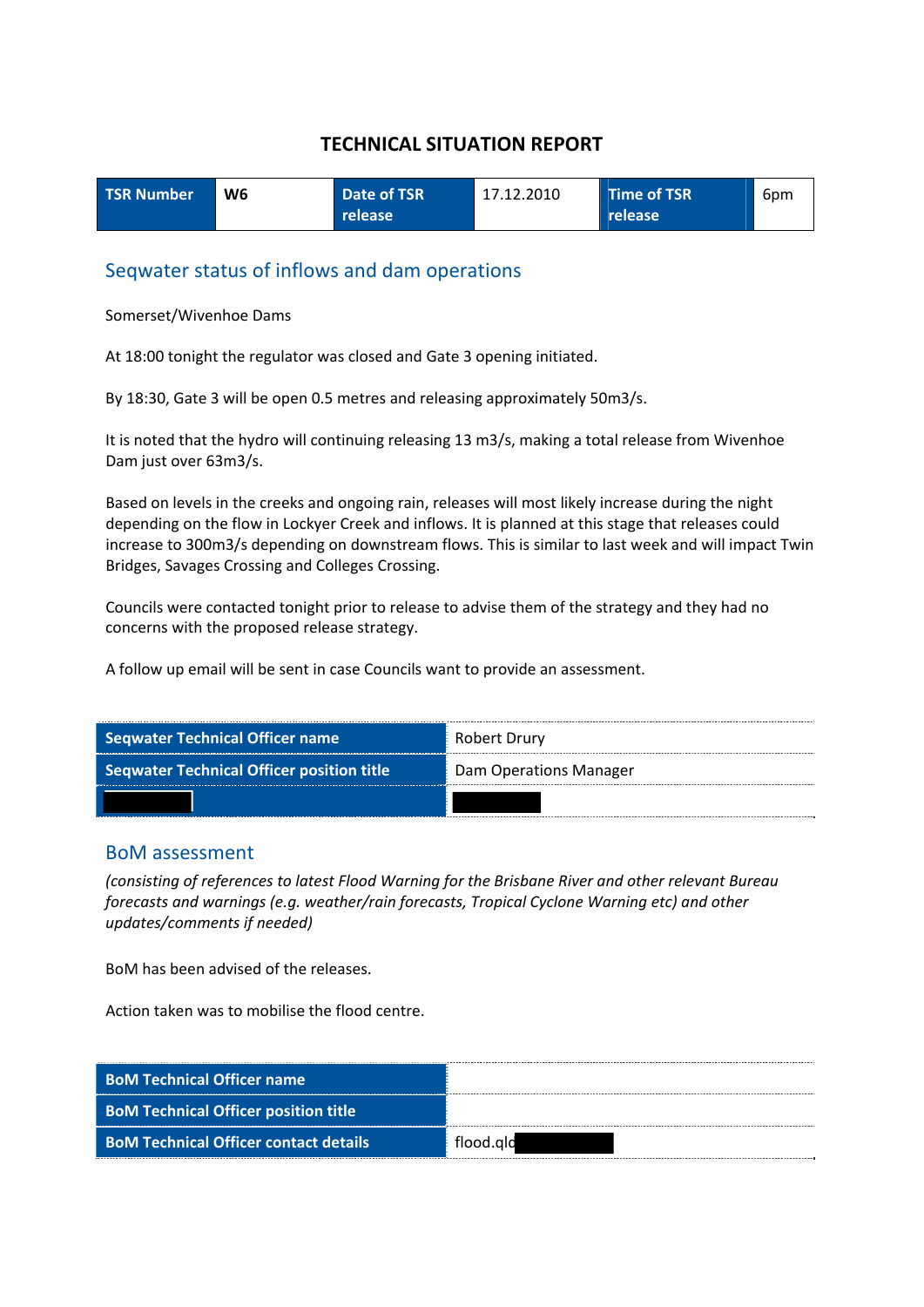# Brisbane City Council (BCC) assessment

*(to include predicted local inundation areas and depths of inundation based on the information)*

Council was advised of the strategy.

Action taken was to mobilise the flood centre.

| <b>BCC Technical Officer name</b>            | Chris Lavin                        |
|----------------------------------------------|------------------------------------|
| <b>BCC Technical Officer position title</b>  | <b>Disaster Operations Manager</b> |
| <b>BCC Technical Officer contact details</b> |                                    |

### Ipswich City Council (ICC) assessment (if required)

*(to include predicted local inundation areas and depths of inundation based on the information)*

Council was advised of the strategy.

Action taken was to mobilise the flood centre.

| <b>ICC Technical Officer name</b>            | Tony Trace                          |
|----------------------------------------------|-------------------------------------|
| <b>ICC Technical Officer position title</b>  | Local Disaster Response Coordinator |
| <b>ICC Technical Officer contact details</b> |                                     |

### Somerset Regional Council (SRC) assessment (if required)

*(to include predicted local inundation areas and depths of inundation based on the information)*

Council was advised of the strategy.

Action taken was to mobilise the flood centre.

| <b>SRC Technical Officer name</b>            | Tony Jacobs                         |
|----------------------------------------------|-------------------------------------|
| <b>SRC Technical Officer position title</b>  | Local Disaster Response Coordinator |
| <b>SRC Technical Officer contact details</b> |                                     |

# Collated and distributed by (Agency)

| <b>Contact Officer signature</b>      |      |            |                        |     |          |           |
|---------------------------------------|------|------------|------------------------|-----|----------|-----------|
| <b>Contact Officer name</b>           |      |            | Rob Drury              |     |          |           |
| <b>Contact Officer position title</b> |      |            | Dam Operations Manager |     |          |           |
|                                       |      |            |                        |     |          |           |
| <b>Next TSR due</b>                   | Date | 18.12.2010 | <b>Time</b>            | 9am | or Event | Change in |

strategy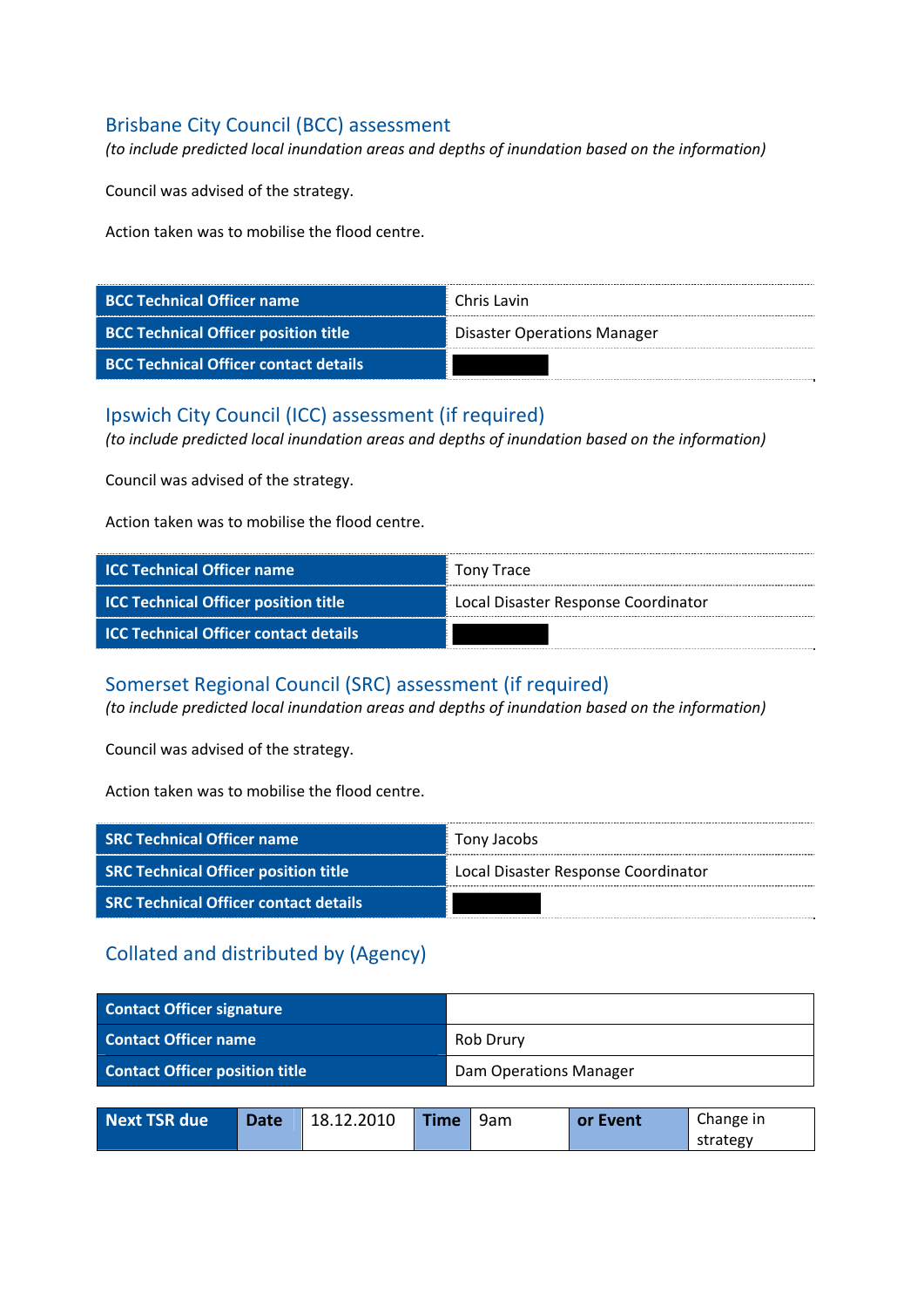| <b>TSR Number</b> | W7 | Date of TSR | 18.12.2010 | Time of TSR | 7am |
|-------------------|----|-------------|------------|-------------|-----|
|                   |    | release     |            | release     |     |

### Seqwater status of inflows and dam operations

#### Somerset/Wivenhoe Dams

Since Thursday falls of 40‐50 mm have fallen over the catchment with isolated falls of up to 80 mm. It is estimated that this inflow will result in approximately 100,000 Ml of flood water flood storage that will need to be drained over the next four days. The total flow in the Brisbane River will be maintained at between 300‐350 m3/s, depending on further rain. Somerset Dam is currently transferring water to Wivenhoe Dam through two regulators. Overnight Wivenhoe Dam releases where increased to 150m3/s and will increase to 300 m3/s as the flows from Lockyer Creek subside over the next twenty‐ four hours. Lockyer Creek is currently peaking at approximately 130 m3/s.

Currently twin Bridges and Savages crossing are closed by the flood releases. Colleges crossing will be impacted from late afternoon.

This is in accordance with the strategy advised to Councils previously however a follow up advice will be sent.

A follow up email will be sent in case Councils want to provide an assessment.

| <b>Seqwater Technical Officer name</b>           | Robert Drury           |
|--------------------------------------------------|------------------------|
| <b>Seqwater Technical Officer position title</b> | Dam Operations Manager |
|                                                  |                        |

### BoM assessment

*(consisting of references to latest Flood Warning for the Brisbane River and other relevant Bureau forecasts and warnings (e.g. weather/rain forecasts, Tropical Cyclone Warning etc) and other updates/comments if needed)*

BoM has been advised of the releases.

| <b>BoM Technical Officer name</b>            |           |
|----------------------------------------------|-----------|
| <b>BoM Technical Officer position title</b>  |           |
| <b>BoM Technical Officer contact details</b> | flood.gld |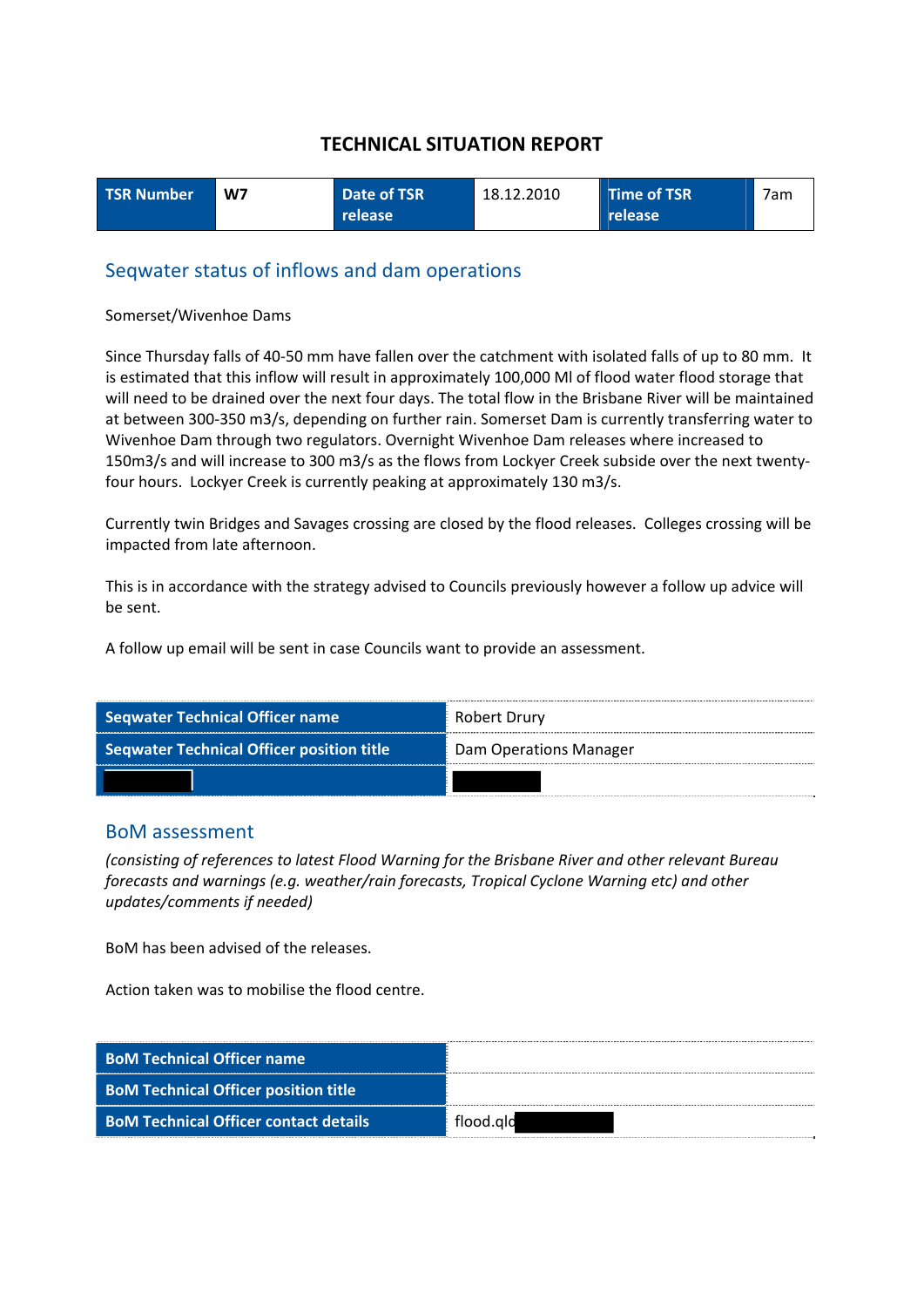# Brisbane City Council (BCC) assessment

*(to include predicted local inundation areas and depths of inundation based on the information)*

Council was advised of the strategy.

Action taken was to mobilise the flood centre.

| <b>BCC Technical Officer name</b>            | Chris Lavin                        |
|----------------------------------------------|------------------------------------|
| <b>BCC Technical Officer position title</b>  | <b>Disaster Operations Manager</b> |
| <b>BCC Technical Officer contact details</b> |                                    |

### Ipswich City Council (ICC) assessment (if required)

*(to include predicted local inundation areas and depths of inundation based on the information)*

Council was advised of the strategy.

Action taken was to mobilise the flood centre.

| <b>ICC Technical Officer name</b>            | Tony Trace                          |
|----------------------------------------------|-------------------------------------|
| <b>ICC Technical Officer position title</b>  | Local Disaster Response Coordinator |
| <b>ICC Technical Officer contact details</b> |                                     |

### Somerset Regional Council (SRC) assessment (if required)

*(to include predicted local inundation areas and depths of inundation based on the information)*

Council was advised of the strategy.

Action taken was to mobilise the flood centre.

| <b>SRC Technical Officer name</b>            | Tony Jacobs                         |
|----------------------------------------------|-------------------------------------|
| <b>SRC Technical Officer position title</b>  | Local Disaster Response Coordinator |
| <b>SRC Technical Officer contact details</b> |                                     |

| <b>Contact Officer signature</b>      |                        |
|---------------------------------------|------------------------|
| <b>Contact Officer name</b>           | Rob Drury              |
| <b>Contact Officer position title</b> | Dam Operations Manager |

| Next TSR due | <b>Date</b> | <b>Time</b> | or Event | Any significant |
|--------------|-------------|-------------|----------|-----------------|
|              |             |             |          | change in       |
|              |             |             |          | strategy        |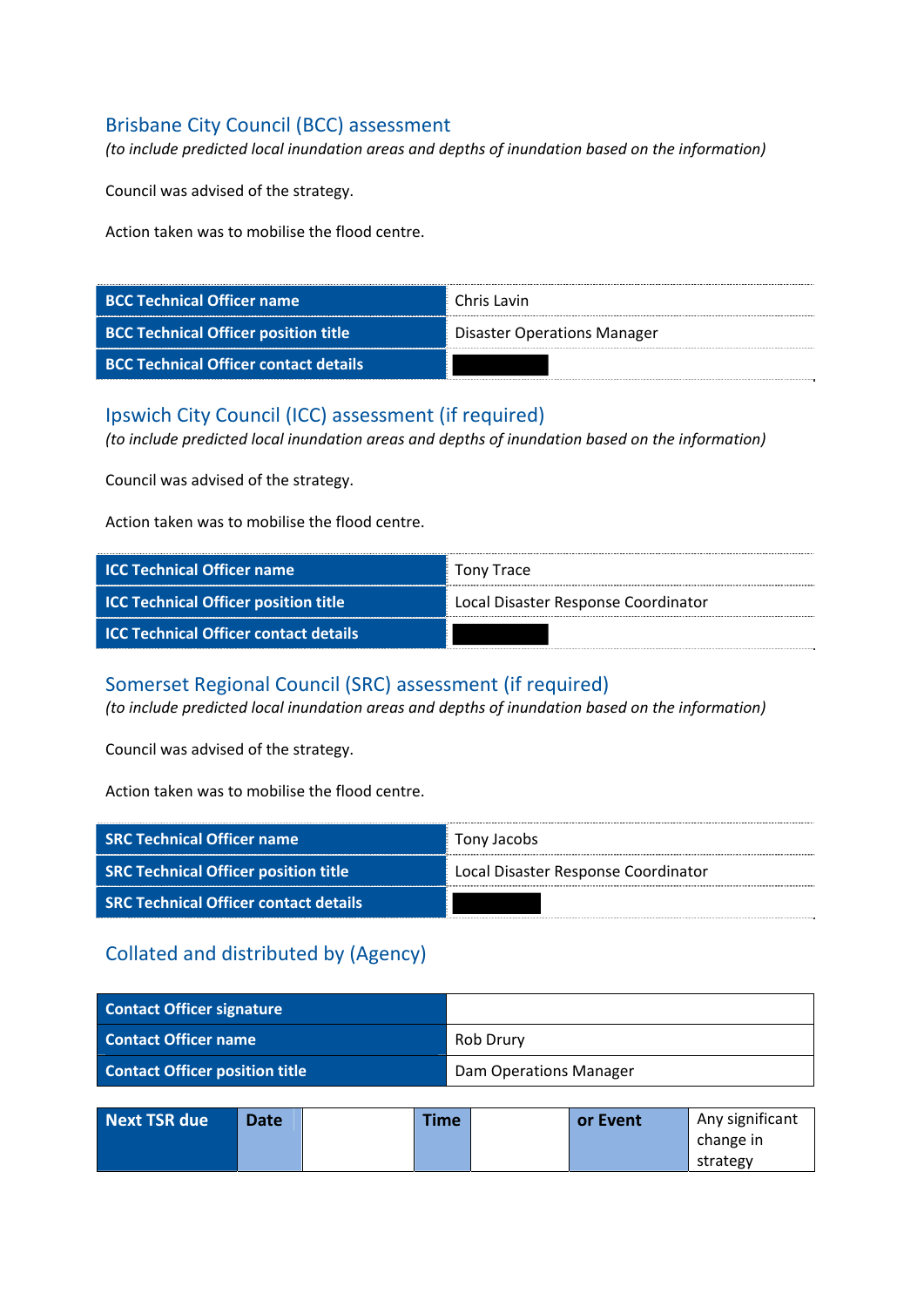| <b>TSR Number</b> | W8 | Date of TSR | 19.12.2010 | Time of TSR    | 7am |
|-------------------|----|-------------|------------|----------------|-----|
|                   |    | release     |            | <b>release</b> |     |

### Seqwater status of inflows and dam operations

#### Somerset/Wivenhoe Dams

This is just an update and does not include further discussions with Councils unless the strategy changes.

There is no change in the current strategy however storms on Saturday afternoon dumped 20 to 30mm in the Monsildale area in the upper Brisbane River but elsewhere in the Upper Brisbane and Stanley Rivers falls were much lower.

At 0600 Sunday, two regulators remain open at Somerset Dam, giving a release of around 12,000 ML/day into Wivenhoe. These releases are expected to continue for several days, especially as further rain is forecast in the next 24 hours.

The storms on Saturday afternoon caused renewed river rises in the Upper Brisbane. Significant inflows to Wivenhoe will continue for several days.

There is currently has one gate open at Wivenhoe Dam at 3.5 metres providing a release of about 350 m3/s. This release is expected to continue until at least Wednesday and perhaps longer depending on forecast rain in the next 36 hours.

Twin Bridges, Savages Crossing and Colleges Crossing are closed. Savages Crossing and Colleges Crossing are expected to remain closed until at least Wednesday with Twin Bridges closed for a much longer period.

The current strategy is to drain Somerset and Wivenhoe back to full supply level by mid week and keep Kholo and Burtons Bridge remaining open, but this may change depending on the rainfall experienced in the catchments in the next 24 hours.

This is in accordance with the strategy advised to Councils and they will be advised of any change.

| <b>Seqwater Technical Officer name</b>           | Robert Drury           |
|--------------------------------------------------|------------------------|
| <b>Seqwater Technical Officer position title</b> | Dam Operations Manager |
|                                                  |                        |

### BoM assessment

*(consisting of references to latest Flood Warning for the Brisbane River and other relevant Bureau forecasts and warnings (e.g. weather/rain forecasts, Tropical Cyclone Warning etc) and other updates/comments if needed)*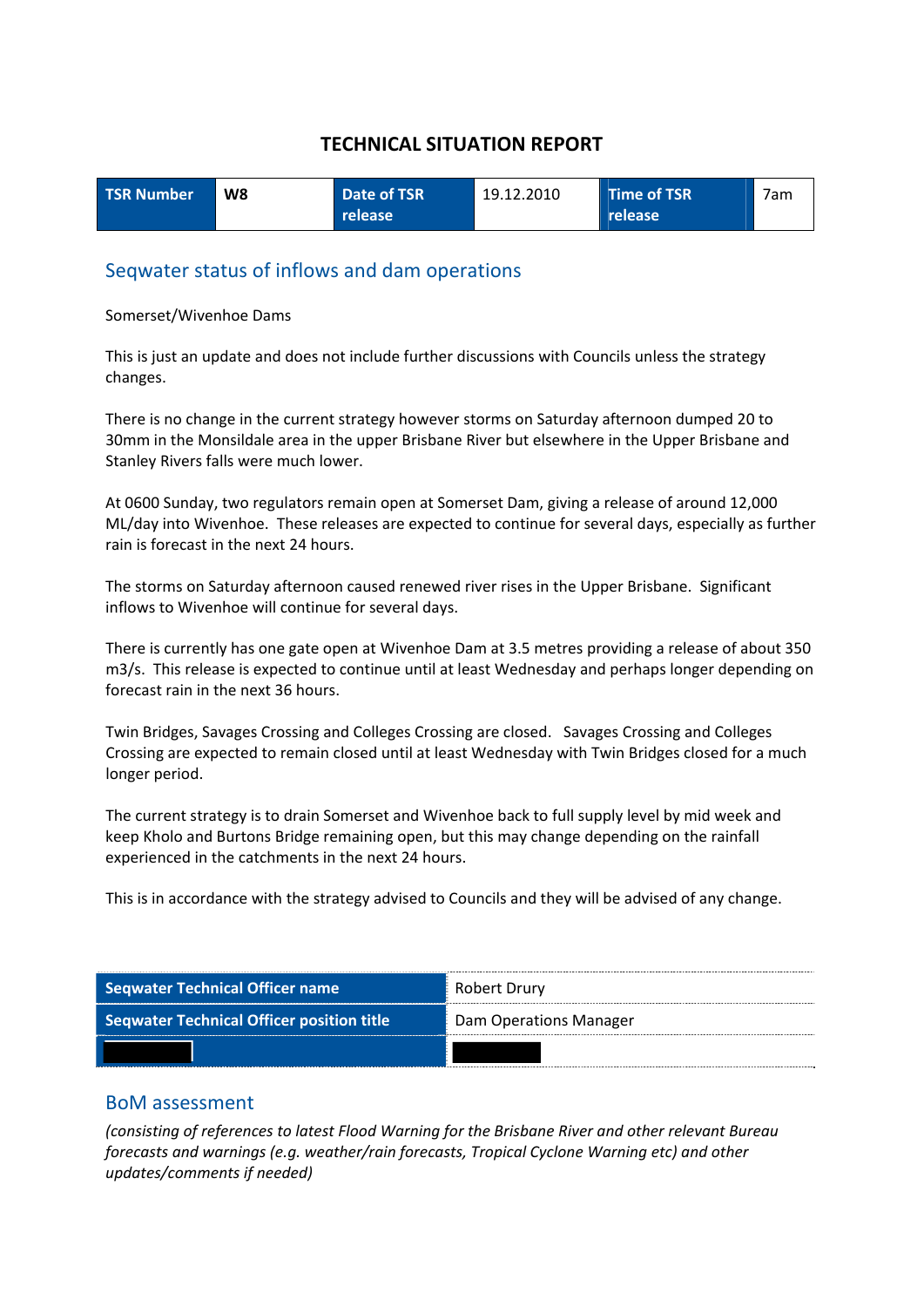BoM has been advised of the releases.

Action taken was to mobilise the flood centre.

| <b>BoM Technical Officer name</b>            |           |
|----------------------------------------------|-----------|
| <b>BoM Technical Officer position title</b>  |           |
| <b>BoM Technical Officer contact details</b> | flood.ald |

### Brisbane City Council (BCC) assessment

*(to include predicted local inundation areas and depths of inundation based on the information)*

Council was advised of the strategy.

Action taken was to mobilise the flood centre.

| <b>BCC Technical Officer name</b>            | Chris Lavin                        |
|----------------------------------------------|------------------------------------|
| <b>BCC Technical Officer position title</b>  | <b>Disaster Operations Manager</b> |
| <b>BCC Technical Officer contact details</b> |                                    |

### Ipswich City Council (ICC) assessment (if required)

*(to include predicted local inundation areas and depths of inundation based on the information)*

Council was advised of the strategy.

Action taken was to mobilise the flood centre.

| <b>ICC Technical Officer name</b>            | Tony Trace                          |
|----------------------------------------------|-------------------------------------|
| <b>ICC Technical Officer position title</b>  | Local Disaster Response Coordinator |
| <b>ICC Technical Officer contact details</b> |                                     |

### Somerset Regional Council (SRC) assessment (if required)

*(to include predicted local inundation areas and depths of inundation based on the information)*

Council was advised of the strategy.

| <b>SRC Technical Officer name</b>            | Tony Jacobs                         |
|----------------------------------------------|-------------------------------------|
| <b>SRC Technical Officer position title</b>  | Local Disaster Response Coordinator |
| <b>SRC Technical Officer contact details</b> |                                     |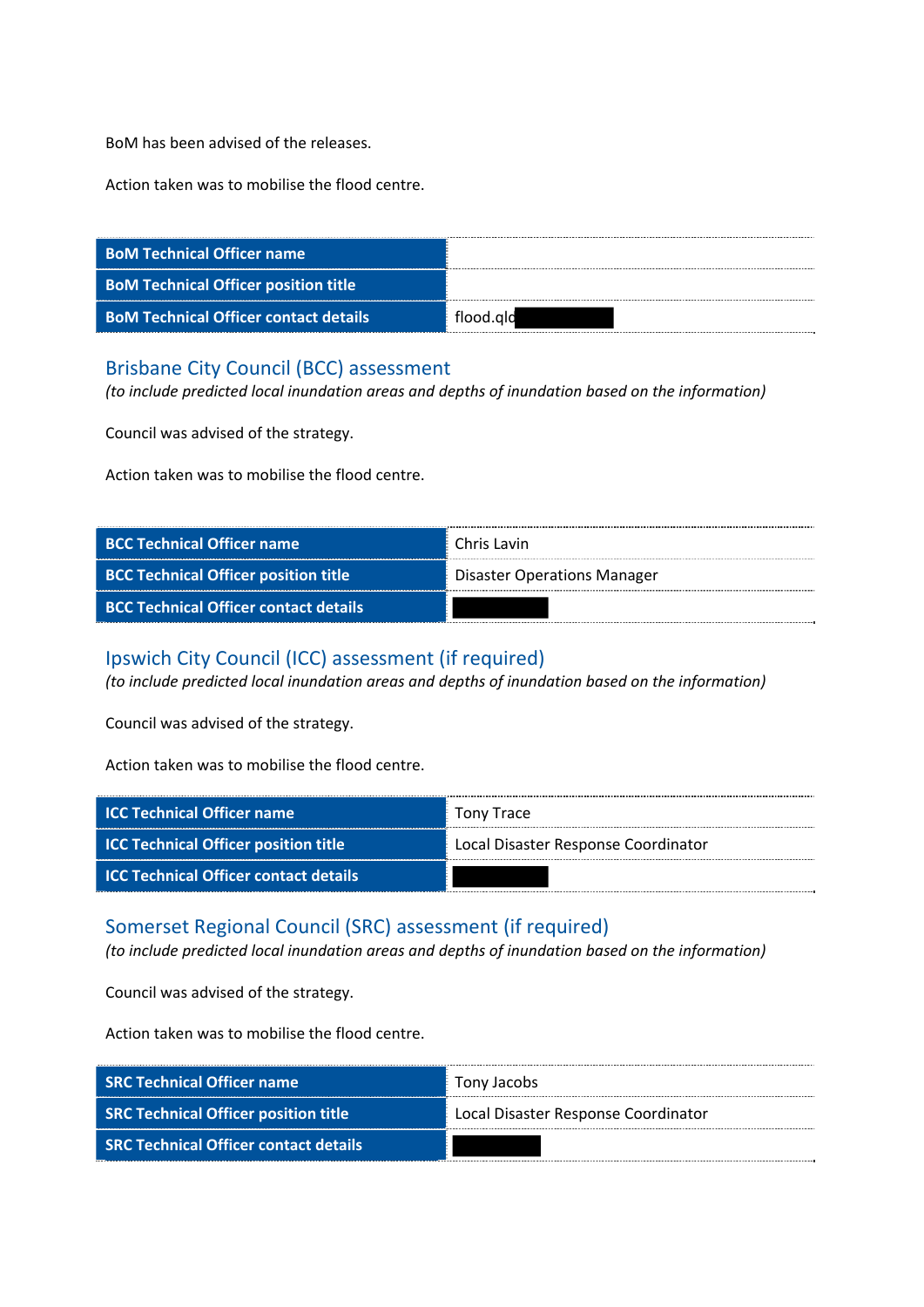| <b>Contact Officer signature</b>      |                               |
|---------------------------------------|-------------------------------|
| <b>Contact Officer name</b>           | Rob Drury                     |
| <b>Contact Officer position title</b> | <b>Dam Operations Manager</b> |

| <b>Next TSR due</b> | <b>Date</b> | <b>Time</b> | or Event | Any significant |
|---------------------|-------------|-------------|----------|-----------------|
|                     |             |             |          | change in       |
|                     |             |             |          | strategy        |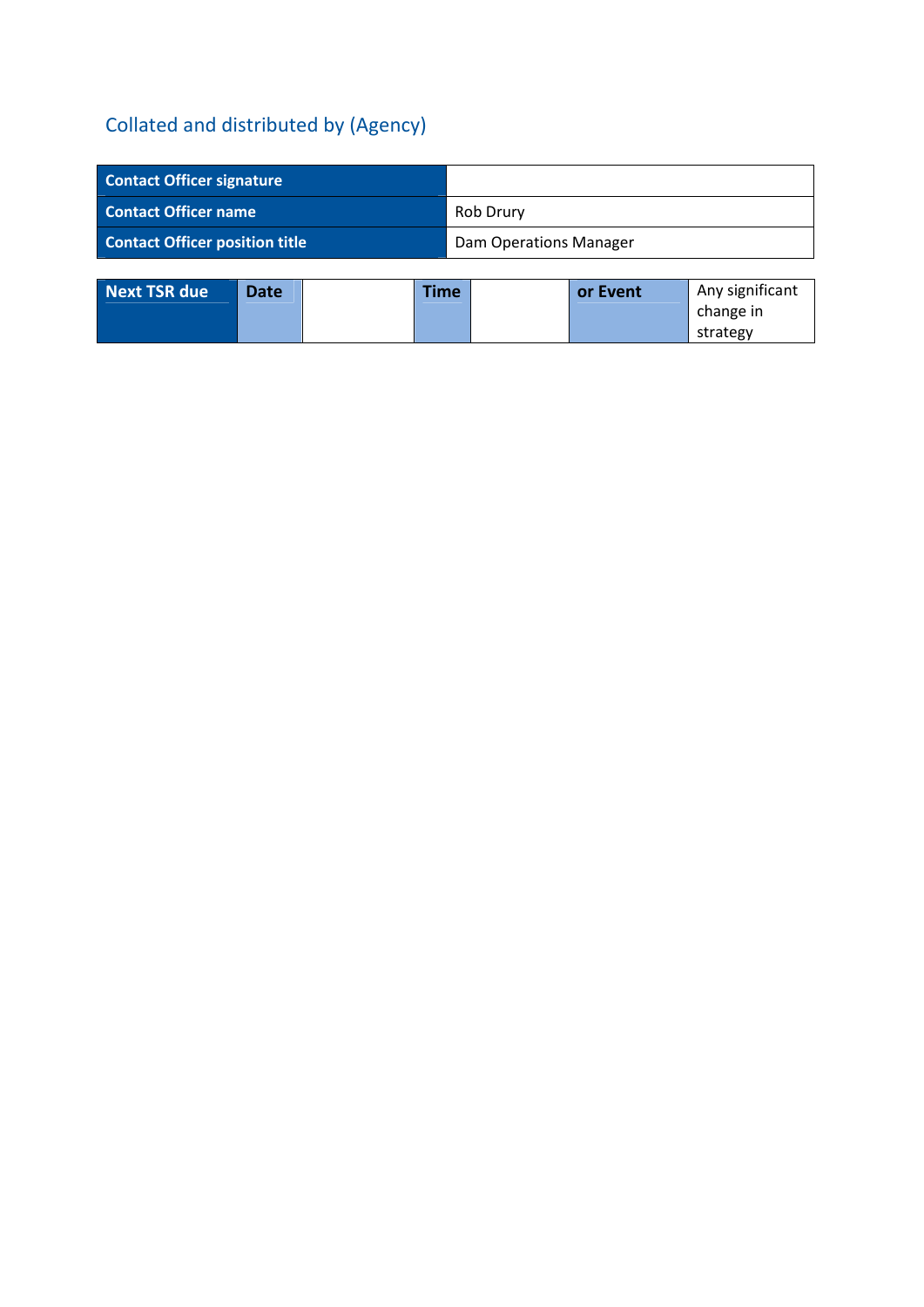| <b>TSR Number</b> | W9 | Date of TSR | 19.12.2010 | Time of TSR    | 6pm |
|-------------------|----|-------------|------------|----------------|-----|
|                   |    | release     |            | <b>release</b> |     |

### Seqwater status of inflows and dam operations

Somerset/Wivenhoe Dams

This is a further update.

Somerset Dam remains relatively steady with two regulator valves discharging around 140 cumecs. Inflows have risen slightly during the afternoon and so Somerset Dam lake level should remain steady until late tonight.

The only change with Wivenhoe Dam was to reduce the gate opening from 3.5m to 3.0m due to the Lockyer flows. Wivenhoe Dam also remains steady with Gate 3 open 3.0 m discharging approximately 300 cumecs. Rises in the Upper Brisbane are expected to result in the Lake level increasing to around 67.4 m AHD over the next two days.

Under the current operational strategy the release from Wivenhoe Dam will be maintained at 300 cumecs (Lockyer Creek flows permitting) to enable Burtons Bridge to remain open. This may mean releases from Wivenhoe Dam will be throttled back to ensure the bridge is not inundated prematurely. It is anticipated that if no further rainfall occurs, Wivenhoe and Somerset Dam will continue to operate until early Friday 24 December.

If more rainfall occurs this evening or further inflows occur, the current strategy will need to be revised and the closing of Burtons Bridge and Kholo Bridge will be considered. A decision on this will be made by 10:00 on Monday 20 December 2010. Councils have been advised of this possibility and further discussions with Councils will take place in the morning.

Twin Bridges, Savages Crossing and Colleges Crossing are closed. Savages Crossing and Colleges Crossing are expected to remain closed until at Friday.

| <b>Seqwater Technical Officer name</b>           | Robert Drury           |
|--------------------------------------------------|------------------------|
| <b>Seqwater Technical Officer position title</b> | Dam Operations Manager |
|                                                  |                        |

### BoM assessment

*(consisting of references to latest Flood Warning for the Brisbane River and other relevant Bureau forecasts and warnings (e.g. weather/rain forecasts, Tropical Cyclone Warning etc) and other updates/comments if needed)*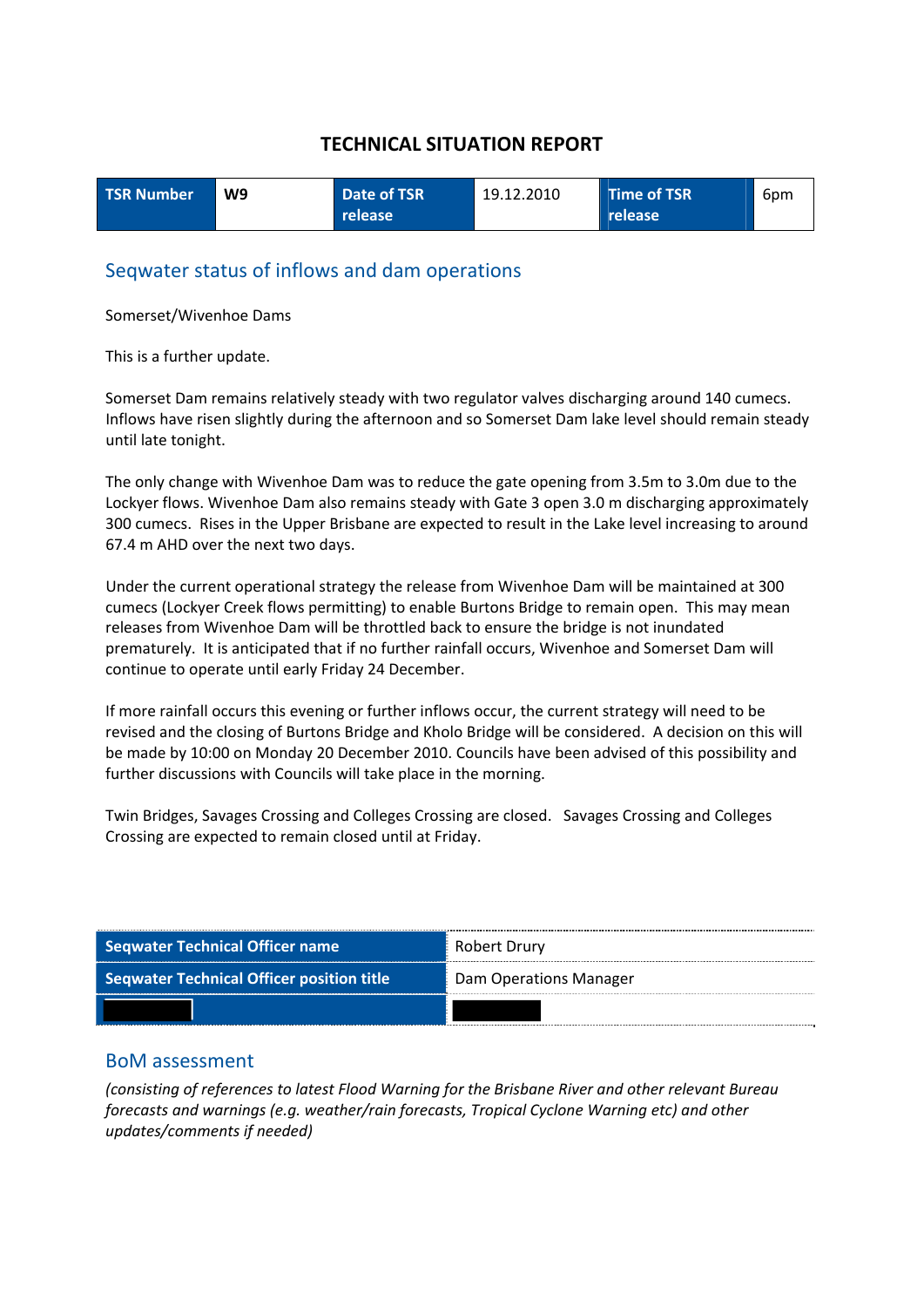BoM has been advised of the releases.

Action taken was to mobilise the flood centre.

| <b>BoM Technical Officer name</b>            |           |
|----------------------------------------------|-----------|
| <b>BoM Technical Officer position title</b>  |           |
| <b>BoM Technical Officer contact details</b> | flood.ald |

### Brisbane City Council (BCC) assessment

*(to include predicted local inundation areas and depths of inundation based on the information)*

Action taken was to mobilise the flood centre.

| <b>BCC Technical Officer name</b>            | Chris Lavin                        |
|----------------------------------------------|------------------------------------|
| <b>BCC Technical Officer position title</b>  | <b>Disaster Operations Manager</b> |
| <b>BCC Technical Officer contact details</b> |                                    |

# Ipswich City Council (ICC) assessment (if required)

*(to include predicted local inundation areas and depths of inundation based on the information)*

Council has been advised of the current situation with further advice before the current strategy is changed.

Action taken was to mobilise the flood centre.

| <b>ICC Technical Officer name</b>            | Tony Trace                          |
|----------------------------------------------|-------------------------------------|
| <b>ICC Technical Officer position title</b>  | Local Disaster Response Coordinator |
| <b>ICC Technical Officer contact details</b> |                                     |

### Somerset Regional Council (SRC) assessment (if required)

*(to include predicted local inundation areas and depths of inundation based on the information)*

Council has been advised of the current situation with further advice before the current strategy is changed.

| <b>SRC Technical Officer name</b>            | Tony Jacobs                         |
|----------------------------------------------|-------------------------------------|
| <b>SRC Technical Officer position title</b>  | Local Disaster Response Coordinator |
| <b>SRC Technical Officer contact details</b> |                                     |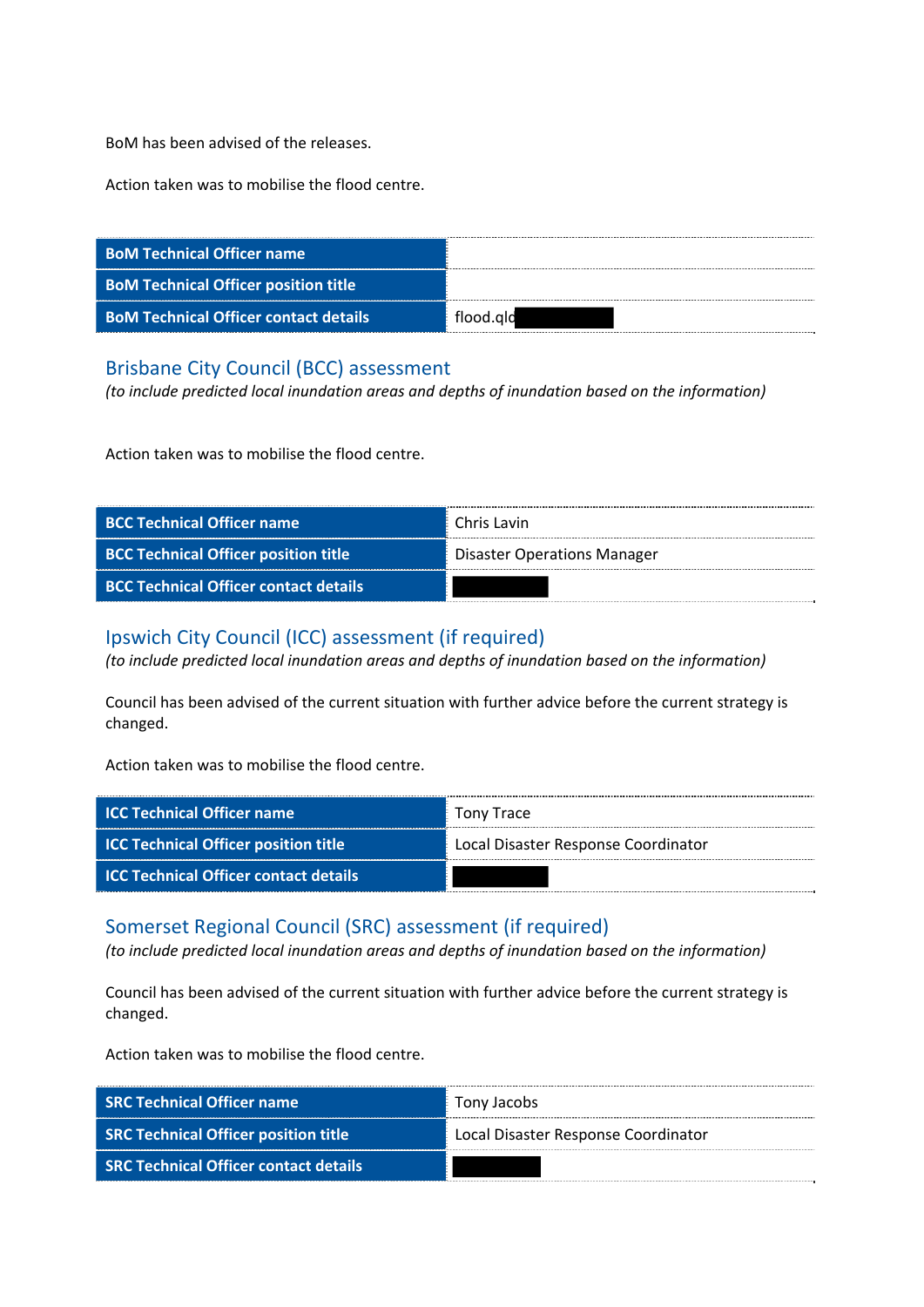| <b>Contact Officer signature</b>      |                        |
|---------------------------------------|------------------------|
| <b>Contact Officer name</b>           | Rob Drury              |
| <b>Contact Officer position title</b> | Dam Operations Manager |

| Next TSR due | <b>Date</b> | 20.12.2010 | <b>Time</b> | Morning | or Event | Any significant |
|--------------|-------------|------------|-------------|---------|----------|-----------------|
|              |             |            |             |         |          | change in       |
|              |             |            |             |         |          | strategy        |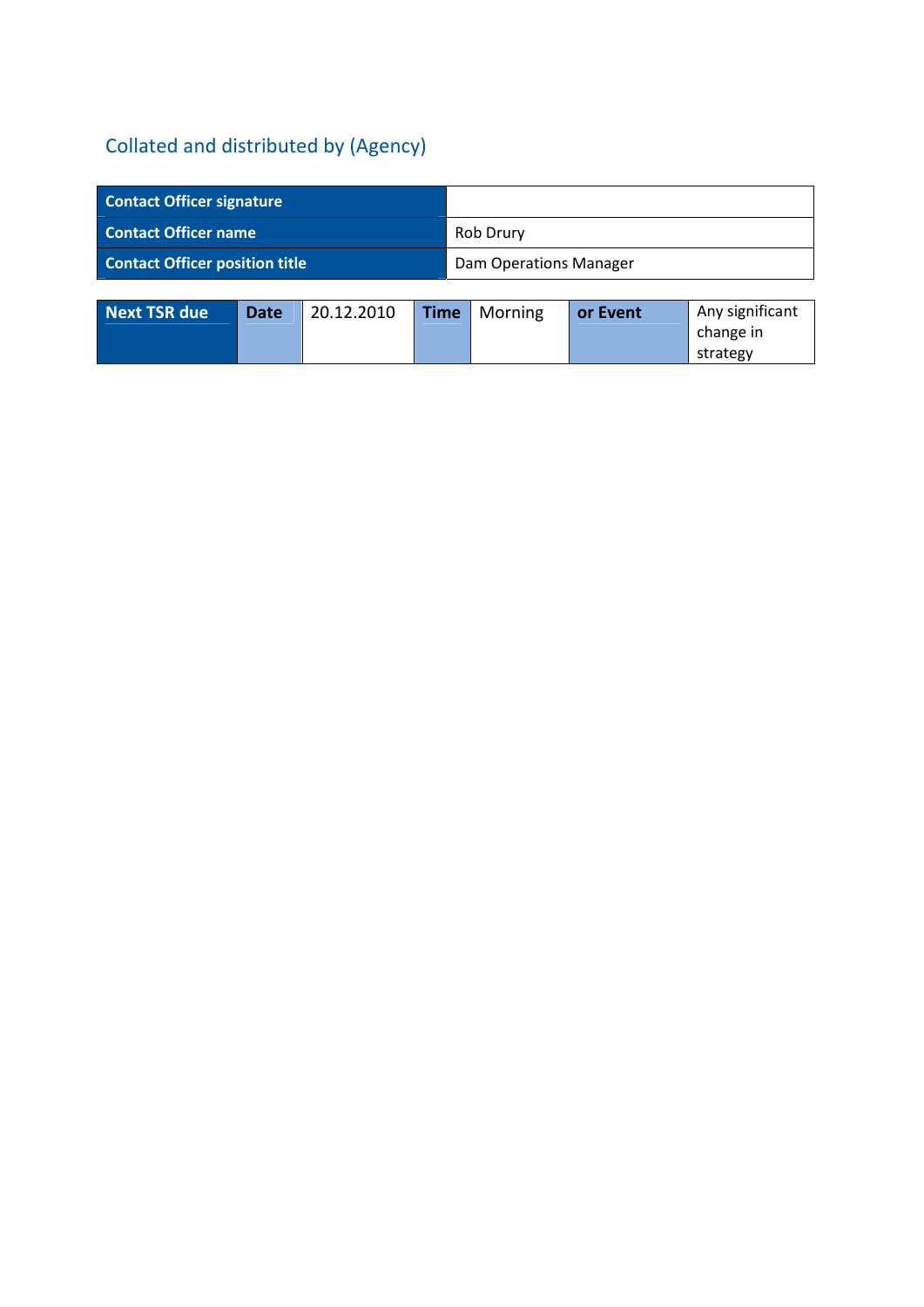| <b>TSR Number</b> | W <sub>10</sub> | Date of TSR | 20.12.2010 | Time of TSR | 7am |
|-------------------|-----------------|-------------|------------|-------------|-----|
|                   |                 | release     |            | release     |     |

### Seqwater status of inflows and dam operations

Somerset/Wivenhoe Dams

This is a further update.

#### **Somerset and Wivenhoe Dam**

Somerset Dam has risen steadily overnight to currently be at around 100.2m AHD. A sluice gate will be opened at 0700 this morning, with a further sluice gate opened later today. Sluice gate releases are projected to continue until around Wednesday morning, when the dam level will approach FSL. Dam inflow should peak today at around 700 cumecs.

Wivenhoe Dam has risen steadily overnight, with the level projected to reach 68.0m AHD by this afternoon. The proposed strategy is to ramp up releases to have the dam drained to FSL by Saturday. This will require both Burtons and Kholo bridges to be inundated, with dam discharges in excess of 1200 cumecs. This strategy will be discussed with the impacted Councils this morning with a decision on the strategy to be made by 1000. Dam inflow excluding Somerset Dam outflows should peak tomorrow at around 1800 cumecs.

| <b>Seqwater Technical Officer name</b>           | Robert Drury           |  |  |
|--------------------------------------------------|------------------------|--|--|
| <b>Seqwater Technical Officer position title</b> | Dam Operations Manager |  |  |
|                                                  |                        |  |  |

#### BoM assessment

*(consisting of references to latest Flood Warning for the Brisbane River and other relevant Bureau forecasts and warnings (e.g. weather/rain forecasts, Tropical Cyclone Warning etc) and other updates/comments if needed)*

BoM will be advised of the releases.

| <b>BoM Technical Officer name</b>            |           |
|----------------------------------------------|-----------|
| <b>BoM Technical Officer position title</b>  |           |
| <b>BoM Technical Officer contact details</b> | flood.ald |